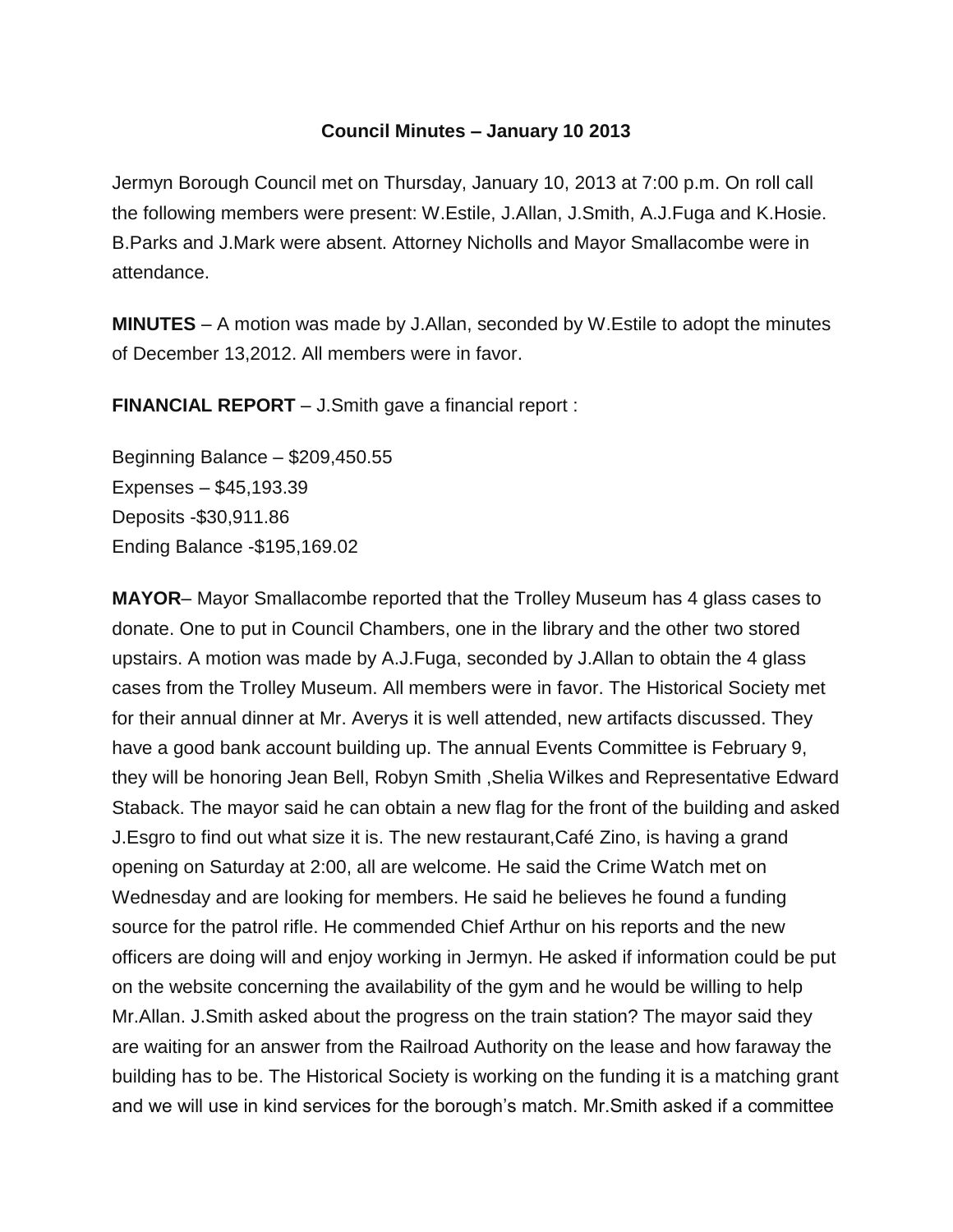should be set up and he felt we need to be proactive. The mayor said Mr. W.Avery should be a part of it. Mr. Smith said it will be opened up to residents.

**SOLICITOR**– Attorney Nicholls said the contract for Bureau Veritas is complete. He said he spoke to the attorney for the Carite property and explained that perhaps some residents may wish to purchase it. The Attorney for the Carite estate said that they have a sales agreement signed on the property. If the sale does not work out he will contact Attorney Nicholls.

**FINANCIAL** – A motion was made by A.J.Fuga seconded by W.Estile to pay the invoices in the amount of \$4644.03. All members were in favor.

**PUBLIC SAFETY** -J.Smith explained that when the new antenna was placed on the roof it was noticed that the roof was pulling away from the perimeter. Two bids were received for the repair and the roof has been fixed. The sad part is that the roof is nickel and diming us and come spring we have to discuss what to do with it.

**DRIVEWAY ORDINANCE** – A motion was made by A.J.Fuga seconded by J.Allan to authorize Attorney Nicholls to advertise the driveway ordinance in the newspaper. All members were in favor. He also notified all that a copy of all ordinances will be filed at the Lackawanna Law Library.

**BRIDGE STREET** – Attorney Nicholls said we have to advertise for loans and council asked that professional services to be included in the loan. He explained that the bid for the project is \$71,339.00, KBA Engineering fees are \$18,600.00, his fees \$3000.00 and the rest of KBA's engineering fees \$5000.00, with a total cost of \$97,974.00 and perhaps misc. overruns. The mayor said he spoke to Dennis Kutch for an alternate way to do the job. D.Kutch explained that having the concrete poured on site is not as good as having them delivered.

A motion was made by A.J.fuga seconded by J.Allan to request bids from the bank in the amount of \$100,000.00 for the Bridge Street project. J.Smith asked if the terms would be five years or ten years?